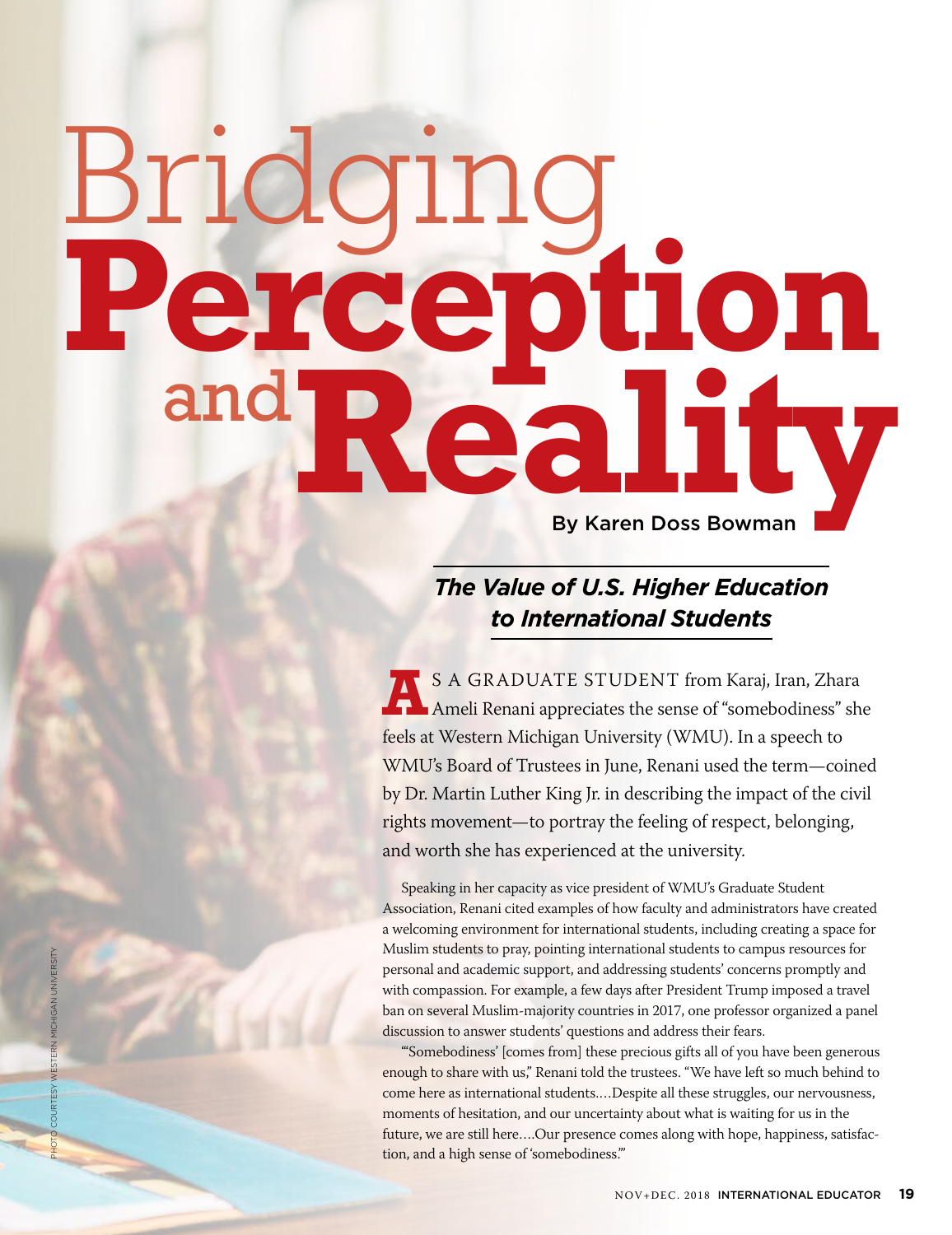

The reality of Renani's experience at WMU has, for the most part, matched the expectations she brought upon arrival in the United States 3 years ago. She had been told by family, friends, and colleagues that U.S. faculty members are generally accessible and interested in forming close working relationships with their students. Renani, who completed a bachelor's degree at the University of Tehran, also had an image of U.S. citizens as welcoming and tolerant.

Like Renani, many students pursue higher education beyond the borders of their home countries, seeking additional educational and career opportunities and the chance to broaden their horizons. They come to the United States with high expectations for academic success, professional development, and personal growth. Are U.S. institutions meeting these expectations?

For Renani, the answer is "absolutely."

"The United States is a country of countries—multicultural with different nationalities—and I believed I would flourish here," says Renani, who will complete her master's in marriage and family counseling next spring.

"As a Muslim woman, I had a great life in my country, but I didn't have the freedoms I wanted, coming from a conservative country," she says. "With that cultural background, I think it was harder for me at first to find myself here. Faculty members and others on campus have helped me to discover my talents, my interests, my skills. Coming to the United States has been a turning point in my life."

# **The United States Remains the Top Destination**

Though the number of new international students coming to the United States declined by 3 percent during the 2016–17 academic

"I believed I would flourish here," says Renani. "Coming to the United States has been a turning point in my life."

year, the United States remains the top destination for international students, according to the 2017 *Project Atlas* report published by the Institute of International Education (IIE). IIE's 2017 *Open Doors* report found that U.S. colleges and universities hosted a record high of 1.08 million international students—reaching beyond a million for the second consecutive year. This population comprises 5.3 percent of total students enrolled in U.S. institutions.

Why do so many international students choose to come to the United States for higher education? What do they perceive as the value of a U.S. academic experience?

The British Council's 2018 *Student Insights* report offers clues to what prospective international students expect from their experiences abroad, as well as motivations for studying outside their home country. These expectations begin with the application process, says Michael Peak of the British Council.

"A key theme which arose from the data was the high value participants placed on their time," says Peak. "This was evident in the rising number of institutions applied to at once and the shortening length of time by which applicants expected a decision to be made on their visa/university application, amongst other examples."

Many international students are drawn to the United States because of the opportunity for a high-quality education and academic freedom, and a wide range of hands-on learning opportunities. Diversity in U.S. higher education is also seen as a strength. Often, international students are interested in a study program that is not available in their home country. They may desire, like Renani, to cultivate broader cultural and academic experiences, develop stronger professional skills, or boost their career options. The British Council report found that the top three factors that prospective students consider when choosing where to study are quality of education, enhanced career prospects, and desire for an internationally recognized qualification, says Peak.

"It is increasingly clear that students have many more choices regarding international study destinations, and so consider the complete 'package' on offer—not just the course, but the living environment, student experience, safety, career prospects, and employment opportunities whilst studying," he says.

# **High-Quality Academic Programs**

Academics are top of mind for many international students as they choose a study destination. U.S. higher education has a reputation for strong academic programs that emphasize the open exchange of ideas and access to resources, and many institutions provide additional academic opportunities students may not find in their home countries.

Deep Parikh, an international student from India, was intrigued by the United States's reputation for having world-class educational facilities; diverse student populations; and leadership in innovation, research and development, and the business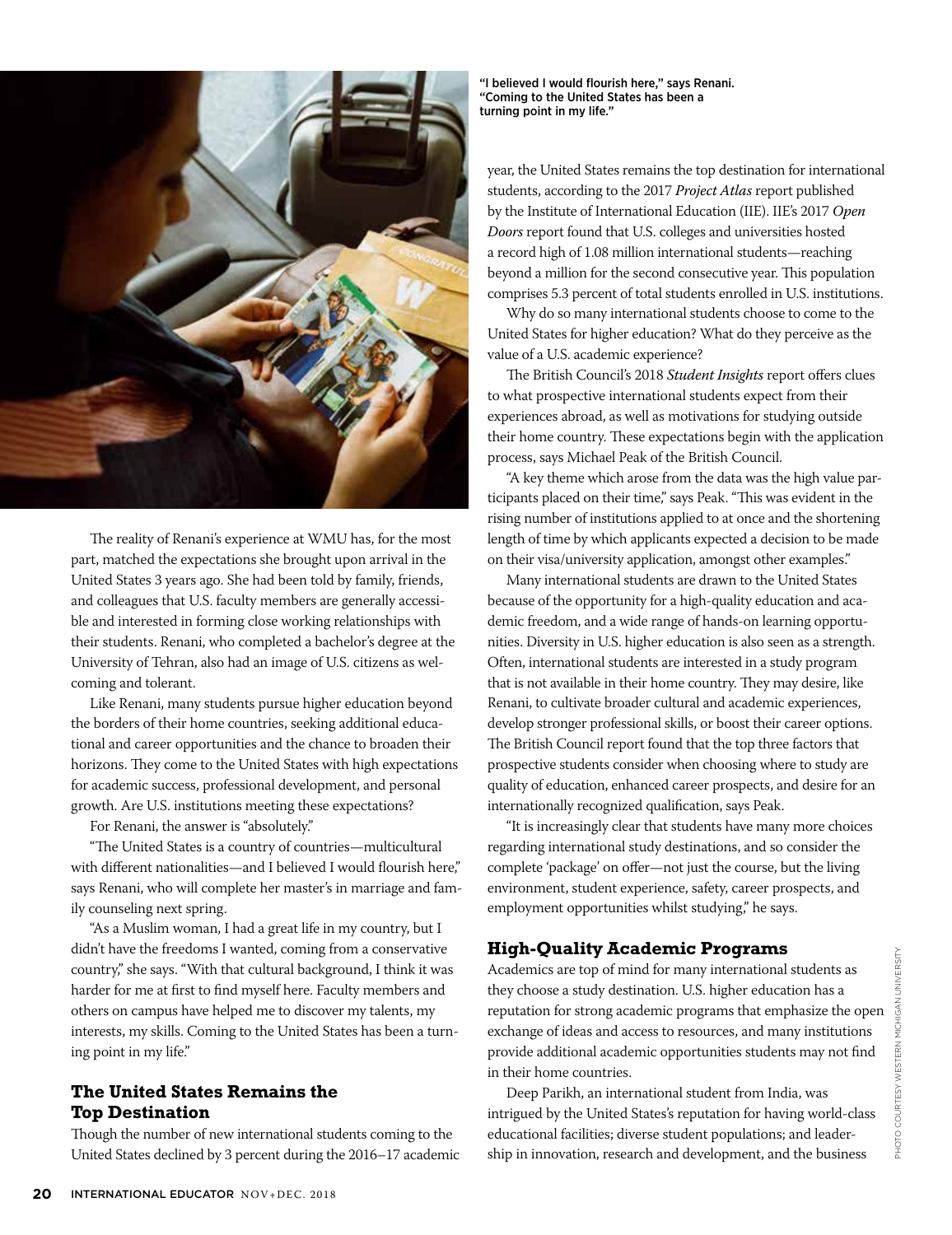of life sciences. A recent graduate of Keck Graduate Institute in Claremont, California, with a master's of business and science degree, Parikh believes that his U.S. educational experience has given him the professional skill sets and knowledge to be successful in the field of life sciences.

Now a sales intern with a biotech company in San Diego, California, Parikh says that his "expectations [for studying in the United States] have been validated" and that the overall experience has been "enriching."

U.S. colleges and universities offer an array of resources to help students succeed, particularly the ones who are struggling. These resources are especially helpful for international students who are often adjusting to an unfamiliar culture, language, and educational system.

When Siqi Wang arrived at the University at Buffalo (UB) from Changchun, China, she struggled to communicate with faculty and peers. She sought help at the university's writing center and engaged in formal and casual conversations to improve her English language skills.

"The quality of my work wasn't as good as my cohorts' work," says Wang, a PhD candidate in sociology who also earned a master's degree at UB. "I realized I needed to be better. It was tough, and I had to work on it. The support from individual faculty members and people in the [international student and scholar services] ISSS office was valuable."

# **Expanding Career Opportunities**

In addition to strong academic programs, professional development and work opportunities in the United States play a large role in attracting international students like Parikh and Wang. "It's clear that career prospects are high in the minds of students when making their decisions about international study," says Peak from the British Council, based on the *Student Insights* report. Other research has shown that international experience in education can help to develop skills valued by employers, as well as strengthen global knowledge and intercultural understanding.

"There's a certain prestige that international students expect if they come to the United States and participate in a higher education program, get a degree, and perhaps go on to work for a U.S.-based employer," says Tina Rousselot de Saint Céran, director of international services at Clemson University and international scholar advising network leader for NAFSA. "That can often open doors for employment when they return to their home countries."

A second-year drama student at The Juilliard School, Rosie Yates believes that she will have more performance opportunities in the United States than in her native Australia. And she expects that the time spent honing her craft in New York City—home to Broadway and other renowned theatrical venues—will open many doors in the future.



"I'll be the first person to defend Melbourne, my hometown, and I love it to pieces," Yates says. "But it was really important for me to leave because I think America is opening the doors to a lot more diversity in the arts. That's really, really important and something I wanted to work with. So, it was just for the greater work opportunity that I left, and also Juilliard's reputation precedes it."

Like Yates, many international students come to the United States in hopes that their education will lead to internships and job opportunities upon graduation, whether in acting or accounting. While some hope to stay in the United States long term, others want to go back to their countries of origin to make a difference.

For Ricardo Saint-Aime, a Laspau Fulbright Scholar from Carrefour, Haiti, the desire to pursue an MA in the United States was sparked by his experience working for a decade with the Food and Agriculture Organization of the United Nations in his country. Wanting to help solve the challenges Haiti faces with climate change and waste management, Saint-Aime enrolled in Clemson University's master's of science program in plant and environmental sciences to support his career goals.

"I'm aware of the challenges that Haitian agriculture is facing, and I wanted to have appropriate educational tools to help sustain agricultural production," says Saint-Aime. "I wanted to further my knowledge in conservation agriculture and community work development."

# **Preparing International Students for Employment**

The prospect of employment in the United States seems to be a strong draw for international students. A study by the Pew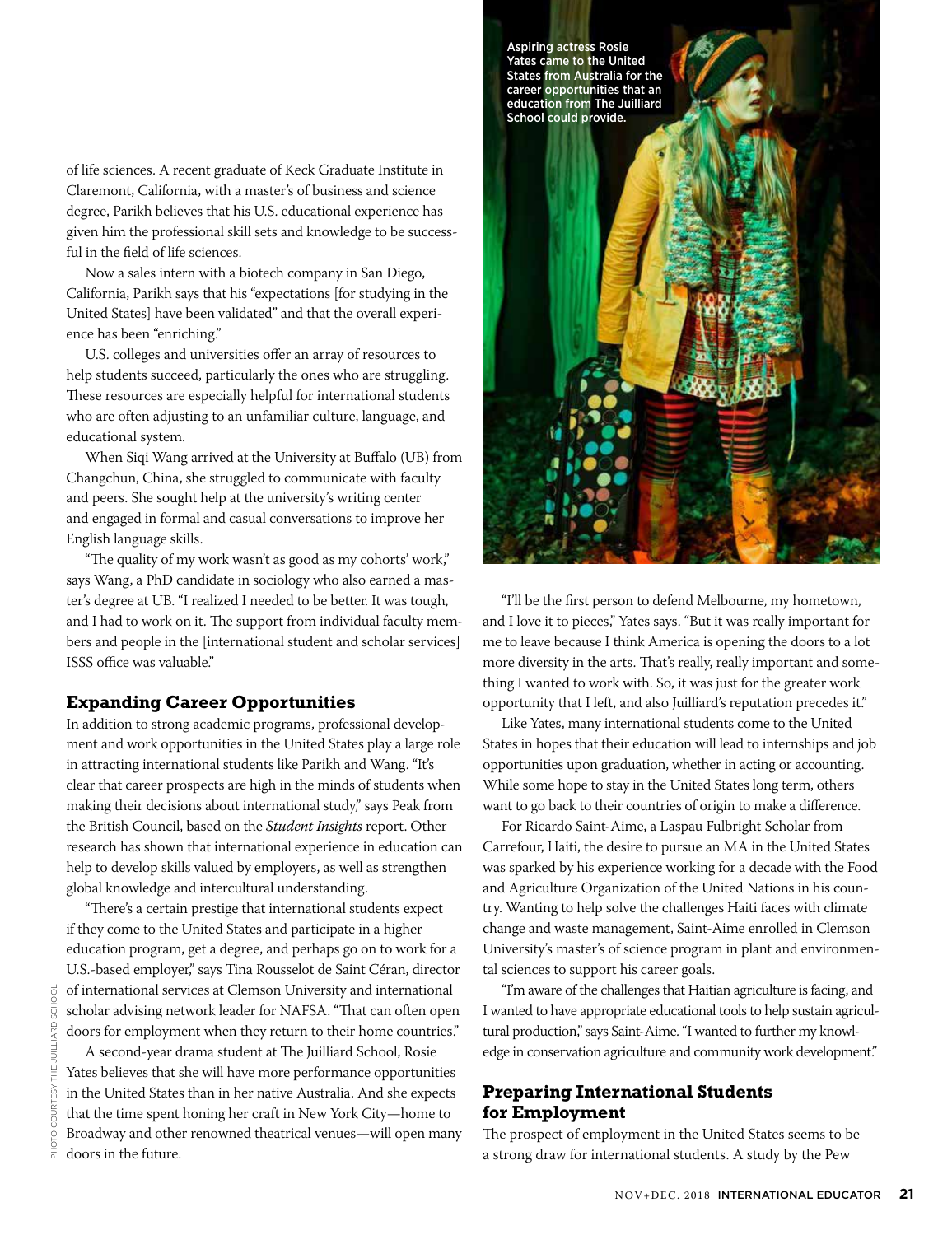Research Center found that almost 1.5 million foreign students who graduated from U.S. institutions obtained Optional Practical Training (OPT) visas. Of those, 53 percent sought employment in the science, technology, engineering, and mathematics (STEM) fields.

It is critical for colleges and universities to help students develop the professional skills and knowledge they will need to be competitive in the job market. The University of North Texas (UNT), located in the Dallas-Fort Worth metropolitan area, strives to build partnerships with local corporations, as well as tap into the expansive UNT alumni network to provide job shadowing, mentoring, and networking opportunities. These resources can help students gain practical training and guidance on résumé writing and interview skills.

"Our students are really hoping for an education that's going to lead to career prospects," says Lauren M. Jacobsen, director of UNT's international student and scholar services and NAFSA Region III chair-elect. "They're looking for training and education that then is going to translate to them getting their dream job. They can learn the skills and professionalism that they will take back to their home countries or continue working here in the United States."

Cory Owen, assistant dean of international advisement and diversity initiatives at Juilliard, starts working with students from day one to educate them about work visas they may pursue upon graduation. Most Juilliard students will apply for an O-1 visa, a special type of documentation for international visitors who possess extraordinary abilities in the sciences, arts, education, business, or athletics. The visa application requires extensive documentation, including proof of performances at renowned venues, a collection of positive reviews in major media outlets, and evidence of awards received for performances.

"We try to be very proactive so that by the time our students graduate, they at least have the foundational knowledge to plan ahead," Owen says. "Because performing arts is so much about doing practical experience, it is so vital for them to get their names out there and get those reviews before they graduate."

# **Overcoming Challenges for International Students**

For decades, the United States has enjoyed a reputation as an open and welcoming place for international students. However, the current political climate and uncertainty surrounding immigration laws are chipping away at that perception.

"The current negative is the trepidation that some students have about what the future is for immigration in the United States," says Charter Morris, director of international student and scholar services at the University of Alabama and NAFSA Region VII chair-elect. "The news that they get has led them to conjecture about what the next steps may be. And whether that's rooted in



The Juilliard School in New York City draws students from all over the world who want to pursue careers in music, dance, and drama.

reality or not, there's some real fear about their chances of being able to seek potential employment or training opportunities in the United States after graduation."

When students share their concerns with Nusha Shishegar, international student adviser at Keck Graduate Institute, she takes the time to explain the realities of current laws and the lengthy process that goes into changing those laws.

"When we have those opportunities, I think we're able to better assuage some of their fears," Shishegar says. "I try to explain that administrations come and go, and the United States has gone through these sorts of changes in the past but, overall, has remained a great place for international students."

At Appalachian State University (ASU), the International Friendship Program was created to help ease students' concerns about their safety while studying in the United States. The program pairs international students with local families for friendship and support. A similar program on campus, iPALS, matches international students with current domestic students at the university.

"We promote these programs in our welcome letter that we send with their I-20 [form] and really just try to send the message [before they come to campus] that there are plenty of Americans who are curious about our international students and want to get to know them," says Lindsay Pepper, assistant director of international student and scholar services and outreach at ASU. "We are eager to welcome them to the community."

Despite the changing geopolitical environment, many international students still view U.S. higher education as a great value.

"Amidst changing perceptions about the United States—especially among international students—it still remains the best country in the world to pursue higher education," Parikh says. "It provides a fertile ground for professional and personal growth of students."